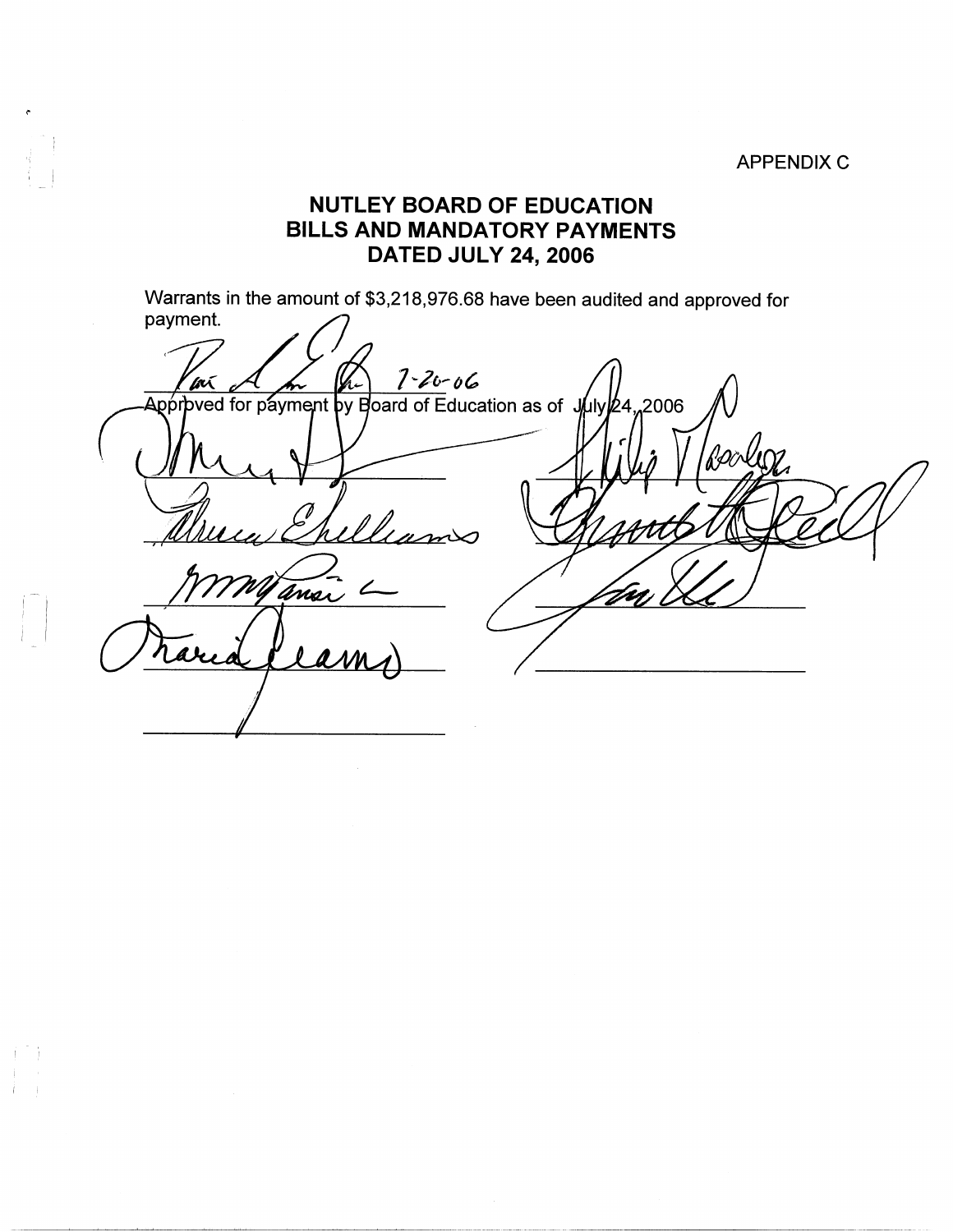| <b>Check journal</b>        |             |                                                |                       | <b>Nutley Board of Education</b> |                              |             |                      |                         | Page 1 of 11 |
|-----------------------------|-------------|------------------------------------------------|-----------------------|----------------------------------|------------------------------|-------------|----------------------|-------------------------|--------------|
| <b>Rec and Unrec checks</b> |             |                                                |                       | <b>Hand and Machine checks</b>   |                              |             |                      |                         | 07/20/06     |
| <b>Starting date</b>        | 7/1/06      |                                                | <b>Ending date</b>    | 7/24/06                          |                              |             |                      |                         |              |
| <b>Cknum</b>                | <b>Date</b> | <b>Rec date</b>                                | <b>Vcode</b>          |                                  |                              | Vendor name |                      | <b>Check amount</b>     |              |
| 170045 H                    | 07/01/06    |                                                | <b>PAY</b>            |                                  | <b>B.O.E. SALARY ACCOUNT</b> |             |                      |                         | \$22,024.76  |
| 709000                      | 07/01/06    |                                                | <b>SALARY ACCOUNT</b> |                                  |                              |             |                      | \$22,024.76             |              |
|                             |             | 11-140-100-101-00-000                          |                       |                                  | *6PR327                      |             | 07/01/06             | \$93.98                 |              |
|                             |             | 11-150-100-101-00-000                          |                       |                                  | *6PR327                      |             | 07/01/06             | \$104.00                |              |
|                             |             | 11-401-100-101-00-026                          |                       |                                  | *6PR327                      |             | 07/01/06             | \$610.84                |              |
|                             |             | 11-999-217-100-00-000                          |                       |                                  | *6PR327                      |             | 07/01/06             | \$235.73                |              |
|                             |             | 11-999-218-105-00-016                          |                       |                                  | *6PR327                      |             | 07/01/06             | \$175.11                |              |
|                             |             | 11-999-251-100-00-000                          |                       |                                  | *6PR327                      |             | 07/01/06             | \$656.25                |              |
|                             |             | 11-999-252-100-00-017                          |                       |                                  | *6PR327                      |             | 07/01/06             | \$298.07                |              |
|                             |             | 11-999-261-100-00-029                          |                       |                                  | *6PR327                      |             | 07/01/06             | \$644.71                |              |
|                             |             | 11-999-262-100-00-016                          |                       |                                  | *6PR327                      |             | 07/01/06             | \$416.00                |              |
|                             |             | 11-999-262-100-00-029                          |                       |                                  | *6PR327                      |             | 07/01/06             | \$1,720.43              |              |
|                             |             | 11-999-262-100-00-030                          |                       |                                  | *6PR327                      |             | 07/01/06             | \$5,210.75              |              |
|                             |             | 11-999-262-100-21-000                          |                       |                                  | *6PR327                      |             | 07/01/06             | \$1,057.40              |              |
|                             |             | 11-999-270-108-00-000                          |                       |                                  | *6PR327                      |             | 07/01/06             | \$100.38                |              |
|                             |             | 11-999-270-109-00-000                          |                       |                                  | *6PR327                      |             | 07/01/06             | \$2,162.59              |              |
|                             |             | 11-999-270-109-27-000                          |                       |                                  | *6PR327                      |             | 07/01/06             | \$1,038.52              |              |
|                             |             | 11-999-291-290-00-296                          |                       |                                  | *6PR327                      |             | 07/01/06             | \$7,500.00              |              |
| 070046 H                    | 07/14/06    |                                                | <b>PAY</b>            |                                  | <b>B.O.E. SALARY ACCOUNT</b> |             |                      | \$232,322.93            |              |
| 709000                      | 07/01/06    |                                                | <b>SALARY ACCOUNT</b> |                                  |                              |             |                      | \$232,322.93            |              |
|                             |             | 11-230-100-106-50-000                          |                       |                                  | *6PR328                      |             | 07/14/06             | \$625.00                |              |
|                             |             | 11-401-100-101-00-025                          |                       |                                  | *6PR328                      |             | 07/14/06             | \$251.15                |              |
|                             |             | 11-401-100-101-00-027                          |                       |                                  | *6PR328                      |             | 07/14/06             | \$4,208.00              |              |
|                             |             | 11-402-100-100-70-400                          |                       |                                  | *6PR328                      |             | 07/14/06             | \$2,192.92              |              |
|                             |             | 11-999-217-100-00-016                          |                       |                                  | *6PR328                      |             | 07/14/06             | \$349.80                |              |
|                             |             | 11-999-218-104-00-000                          |                       |                                  | *6PR328                      |             | 07/14/06             | \$1,029.11              |              |
|                             |             | 11-999-218-104-00-017                          |                       |                                  | *6PR328                      |             | 07/14/06             | \$3,009.14              |              |
|                             |             | 11-999-218-105-00-000                          |                       |                                  | *6PR328                      |             | 07/14/06             | \$5,647.50              |              |
|                             |             | 11-999-221-102-10-000                          |                       |                                  | *6PR328                      |             | 07/14/06             | \$4,171.88              |              |
|                             |             | 11-999-221-105-00-000                          |                       |                                  | *6PR328                      |             | 07/14/06             | \$2,089.17              |              |
|                             |             | 11-999-221-105-10-000                          |                       |                                  | *6PR328                      |             | 07/14/06             | \$5,187.50              |              |
|                             |             | 11-999-221-105-10-016                          |                       |                                  | *6PR328                      |             | 07/14/06             | \$432.36                |              |
|                             |             | 11-999-222-100-26-000                          |                       |                                  | *6PR328                      |             | 07/14/06             | \$1,670.83              |              |
|                             |             | 11-999-230-100-16-000                          |                       |                                  | *6PR328                      |             | 07/14/06             | \$283.25                |              |
|                             |             | 11-999-230-100-17-000                          |                       |                                  | *6PR328                      |             | 07/14/06             | \$19,453.46             |              |
|                             |             | 11-999-240-103-00-000                          |                       |                                  | *6PR328                      |             | 07/14/06             | \$15,252.65             |              |
|                             |             | 11-999-240-105-00-000                          |                       |                                  | *6PR328                      |             | 07/14/06             | \$12,871.67             |              |
|                             |             | 11-999-240-105-00-016                          |                       |                                  | *6PR328                      |             | 07/14/06             | \$148.17                |              |
|                             |             | 11-999-240-105-00-017                          |                       |                                  | *6PR328                      |             | 07/14/06             | \$855.32                |              |
|                             |             | 11-999-251-100-00-000                          |                       |                                  | *6PR328                      |             | 07/14/06             | \$23,512.25<br>\$359.67 |              |
|                             |             | 11-999-251-100-00-017                          |                       |                                  | *6PR328                      |             | 07/14/06<br>07/14/06 | \$6,249.99              |              |
|                             |             | 11-999-252-100-00-000                          |                       |                                  | *6PR328<br>*6PR328           |             | 07/14/06             | \$17,393.81             |              |
|                             |             | 11-999-261-100-00-000                          |                       |                                  | *6PR328                      |             | 07/14/06             | \$620.80                |              |
|                             |             | 11-999-261-100-00-029<br>11-999-262-100-00-000 |                       |                                  | *6PR328                      |             | 07/14/06             | \$64,075.23             |              |
|                             |             | 11-999-262-100-00-016                          |                       |                                  | *6PR328                      |             | 07/14/06             | \$249.60                |              |
|                             |             | 11-999-262-100-00-029                          |                       |                                  | *6PR328                      |             | 07/14/06             | \$1,350.46              |              |
|                             |             | 11-999-262-100-00-030                          |                       |                                  | *6PR328                      |             | 07/14/06             | \$4,060.00              |              |
|                             |             | 11-999-262-100-21-000                          |                       |                                  | *6PR328                      |             | 07/14/06             | \$1,198.83              |              |
|                             |             | 11-999-262-100-22-000                          |                       |                                  | *6PR328                      |             | 07/14/06             | \$208.33                |              |
|                             |             | 11-999-270-108-00-000                          |                       |                                  | *6PR328                      |             | 07/14/06             | \$4,407.91              |              |
|                             |             | 11-999-270-109-00-000                          |                       |                                  | *6PR328                      |             | 07/14/06             | \$1,378.01              |              |
|                             |             | 20-231-221-105-00-000                          |                       |                                  | *6PR328                      |             | 07/14/06             | \$102.50                |              |
|                             |             |                                                |                       |                                  |                              |             |                      |                         |              |

Ť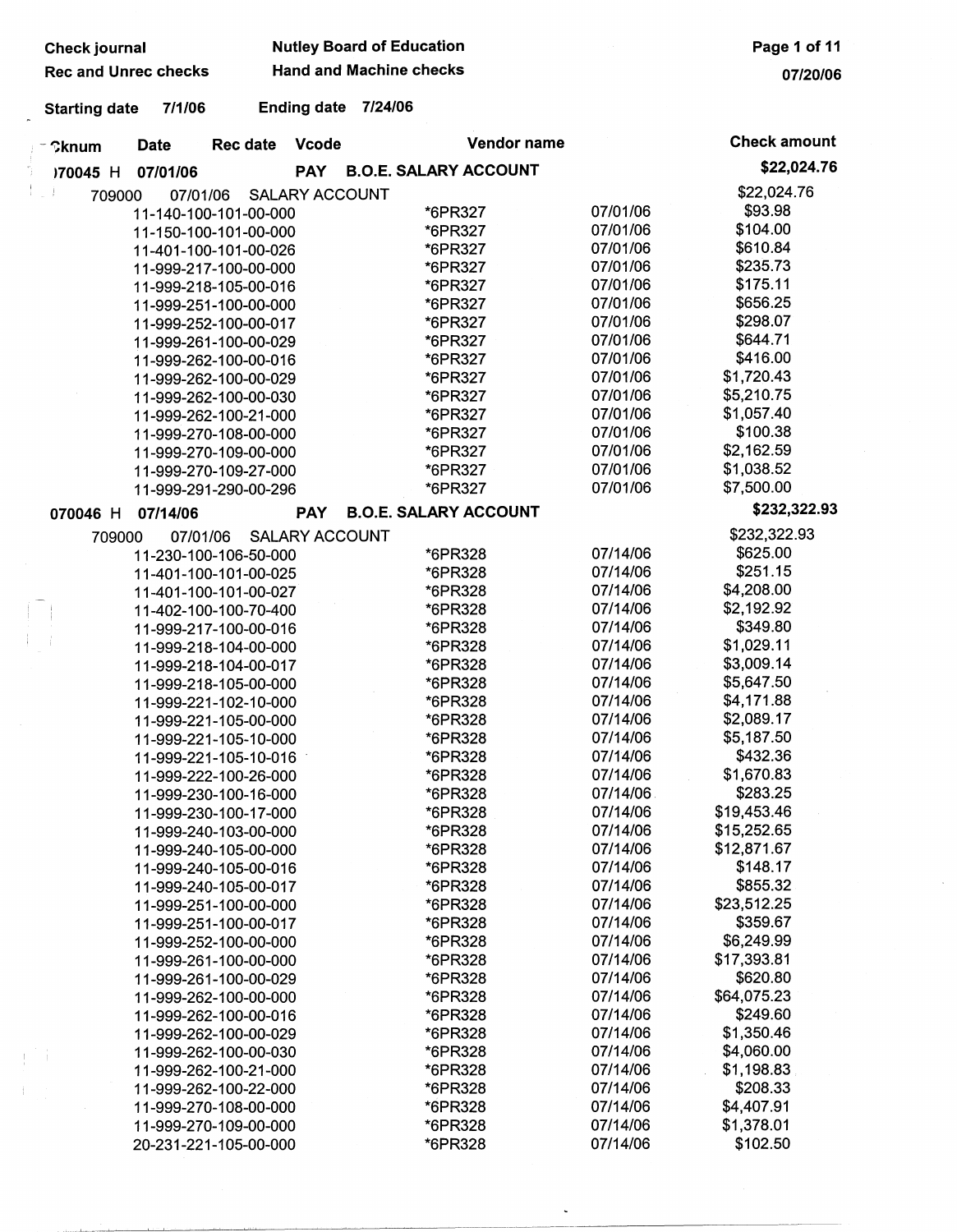| <b>Check journal</b>           |                                                                                                                                                                                                                  | <b>Nutley Board of Education</b>                                          | Page 2 of 11                                                                     |                                                                                                                |
|--------------------------------|------------------------------------------------------------------------------------------------------------------------------------------------------------------------------------------------------------------|---------------------------------------------------------------------------|----------------------------------------------------------------------------------|----------------------------------------------------------------------------------------------------------------|
| <b>Rec and Unrec checks</b>    |                                                                                                                                                                                                                  | <b>Hand and Machine checks</b>                                            |                                                                                  | 07/20/06                                                                                                       |
| <b>Starting date</b>           | 7/1/06<br><b>Ending date</b>                                                                                                                                                                                     | 7/24/06                                                                   |                                                                                  |                                                                                                                |
| <b>Date</b><br><b>Cknum</b>    | <b>Vcode</b><br>Rec date                                                                                                                                                                                         | <b>Vendor name</b>                                                        |                                                                                  | <b>Check amount</b>                                                                                            |
| 07/14/06<br>070046 H           | <b>PAY</b>                                                                                                                                                                                                       | <b>B.O.E. SALARY ACCOUNT</b>                                              |                                                                                  | \$232,322.93                                                                                                   |
| 709000                         | 07/01/06<br><b>SALARY ACCOUNT</b><br>20-253-100-101-50-000<br>20-253-100-106-50-000<br>20-253-216-100-50-029<br>20-253-219-104-50-000<br>55-990-320-100-00-000<br>55-990-320-104-00-000<br>55-990-320-105-00-000 | *6PR328<br>*6PR328<br>*6PR328<br>*6PR328<br>*6PR328<br>*6PR328<br>*6PR328 | 07/14/06<br>07/14/06<br>07/14/06<br>07/14/06<br>07/14/06<br>07/14/06<br>07/14/06 | \$232,322.93<br>\$8,048.00<br>\$3,626.80<br>\$1,006.00<br>\$2,012.00<br>\$8,518.77<br>\$2,916.67<br>\$1,298.42 |
| 07/11/06<br>070047 H           |                                                                                                                                                                                                                  | BOES BOARD OF EDUCATION SALARY ACCOUNT                                    |                                                                                  | \$16,638.60                                                                                                    |
| 700415<br>070048 H<br>07/11/06 | 07/06/06<br>FICA & MEDC. TAXES<br>11-999-291-220-00-000<br>55-990-320-220-00-000                                                                                                                                 | 7/1 & 7/14<br>7/1 & 7/14<br>BOES BOARD OF EDUCATION SALARY ACCOUNT        | 07/11/06<br>07/11/06                                                             | \$16,638.60<br>\$15,664.46<br>\$974.14<br>\$2,938.11                                                           |
| 7JO001                         | 07/11/06                                                                                                                                                                                                         |                                                                           |                                                                                  | \$2,938.11                                                                                                     |
| $10-01 - -$                    | $\sim$ $\sim$                                                                                                                                                                                                    | 141/101                                                                   | 07/11/06                                                                         | \$2,938.11                                                                                                     |
| 07/12/06<br>070049 H           |                                                                                                                                                                                                                  | NBED NBOE EXT DAY PETTY CASH/M.CERVASIO                                   |                                                                                  | \$500.00                                                                                                       |
| 7JO002<br>$55-01 - - -$        | 07/12/06                                                                                                                                                                                                         | 103/101                                                                   | 07/12/06                                                                         | \$500.00<br>\$500.00                                                                                           |
| 070050 H<br>07/12/06           | <b>BEE</b>                                                                                                                                                                                                       | BD OF ED EMPLOYEES' PENSION FD ESSEX CO                                   |                                                                                  | \$9,044.00                                                                                                     |
| 700423                         | 07/01/06<br>11-999-291-241-00-243                                                                                                                                                                                | <b>ESSEX COUNTY PENSION FUND</b>                                          | 07/12/06                                                                         | \$9,044.00<br>\$9,044.00                                                                                       |
| 070186 H<br>07/14/06           |                                                                                                                                                                                                                  | AXEQ AXA EQUITABLE                                                        |                                                                                  | \$22,000.00                                                                                                    |
| 700440                         | 11-999-291-290-00-296                                                                                                                                                                                            | 07/10/06 UNUSED SICK / VACATION DAYS                                      | 07/14/06                                                                         | \$22,000.00<br>\$22,000.00                                                                                     |
| 070188 H<br>07/24/06           |                                                                                                                                                                                                                  | BOET TRANSP. PETTY CASH/P.HOLLYWOOD,TRUSTE                                |                                                                                  | \$400.00                                                                                                       |
| 7JO003<br>10-03 - - - -        | 07/24/06                                                                                                                                                                                                         | 103/101                                                                   | 07/24/06                                                                         | \$400.00<br>\$400.00                                                                                           |
| 070189 H 07/24/06              |                                                                                                                                                                                                                  | BOEP BOE PETTY CASH/ROBERT GREEN, TRUSTEE                                 |                                                                                  | \$500.00                                                                                                       |
| 7JO004<br>$10-03 - - -$        | 07/24/06                                                                                                                                                                                                         | 103/101                                                                   | 07/24/06                                                                         | \$500.00<br>\$500.00                                                                                           |
| 070190 H 07/24/06              |                                                                                                                                                                                                                  | SSPC SPECIAL SERV PETTY CASH/A. BRUDER, TRUST                             |                                                                                  | \$300.00                                                                                                       |
| 7JO005<br>$10-03 - - -$        | 07/24/06                                                                                                                                                                                                         | 103/101                                                                   | 07/24/06                                                                         | \$300.00<br>\$300.00                                                                                           |
| 070191 H 07/24/06              |                                                                                                                                                                                                                  | NHPC NHS PETTY CASH/G.CATRAMBONE, TRUSTEE                                 |                                                                                  | \$500.00                                                                                                       |
| 7JO006<br>$10-03 - - -$        | 07/24/06                                                                                                                                                                                                         | F<br>103/101                                                              | 07/24/06                                                                         | \$500.00<br>\$500.00                                                                                           |
| 07/24/06<br>070192             |                                                                                                                                                                                                                  | APFL A. PFLUGH, INC.                                                      |                                                                                  | \$275,772.78                                                                                                   |
| 602415                         | 01/31/06 FRANKLIN REFERENDUM<br>30-999-404-450-00-000                                                                                                                                                            |                                                                           | 07/20/06                                                                         | \$275,772.78<br>\$275,772.78                                                                                   |
| 07/24/06<br>070193             |                                                                                                                                                                                                                  | BSCC BELLEVILLE SUPPLY CO., INC.                                          |                                                                                  | \$166.51                                                                                                       |
| 603680                         | 06/28/06 REPAIR SUPPLIES<br>11-999-261-610-01-000<br>11-999-261-610-06-000                                                                                                                                       |                                                                           | 07/20/06<br>07/20/06                                                             | \$166.51<br>\$146.56<br>\$19.95                                                                                |
| 07/24/06<br>070194             | <b>BPS</b>                                                                                                                                                                                                       | <b>BELLRIDGE PLUMBING SUPPLY CORPORATION</b>                              |                                                                                  | \$4,077.26                                                                                                     |
| 603681                         | 06/15/06 REPAIR SUPPLIES<br>11-999-261-610-01-000                                                                                                                                                                |                                                                           | 07/20/06                                                                         | \$821.15<br>\$821.15                                                                                           |

 $\begin{bmatrix} 1 & 1 \\ 1 & 1 \\ 1 & 1 \end{bmatrix}$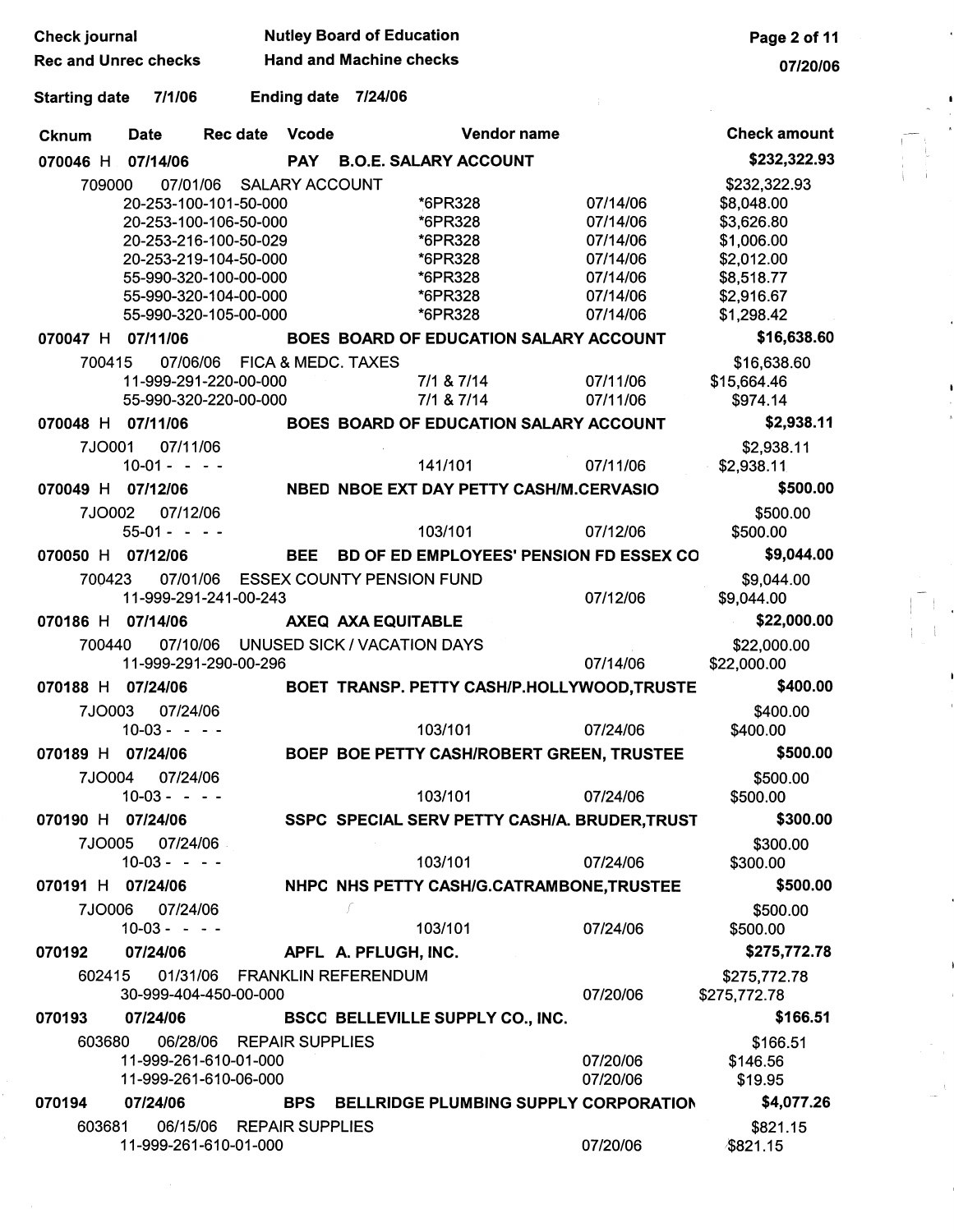| <b>Check journal</b>                                   |               |          |                                                      |                                | <b>Nutley Board of Education</b>               |                              | Page 3 of 11 |                                  |
|--------------------------------------------------------|---------------|----------|------------------------------------------------------|--------------------------------|------------------------------------------------|------------------------------|--------------|----------------------------------|
| <b>Rec and Unrec checks</b><br>7/1/06<br>Starting date |               |          |                                                      | <b>Hand and Machine checks</b> |                                                | 07/20/06                     |              |                                  |
|                                                        |               |          | Ending date 7/24/06                                  |                                |                                                |                              |              |                                  |
|                                                        | knum          | Date     | Rec date Vcode                                       |                                |                                                | <b>Example 2 Vendor name</b> |              | <b>Check amount</b>              |
|                                                        | 70194         | 07/24/06 |                                                      |                                | BPS BELLRIDGE PLUMBING SUPPLY CORPORATION      |                              |              | \$4,077.26                       |
|                                                        | 603684        |          | 06/27/06 REPAIR SUPPLIES<br>11-999-261-610-01-000    |                                |                                                |                              | 07/20/06     | \$3,256.11<br>\$3,256.11         |
|                                                        | 070195        | 07/24/06 |                                                      |                                | BLAC BILL LEARY AIR CONDITIONING & HEATING     |                              |              | \$845,593.00                     |
|                                                        | 602416        |          | 30-999-404-450-00-000                                |                                | 01/31/06 FRANKLIN REFERENDUM                   |                              | 07/20/06     | \$845,593.00<br>\$845,593.00     |
|                                                        | 070196        | 07/24/06 |                                                      |                                | <b>CHRE CHANREE CONSTRUCTION</b>               |                              |              | \$1,025,011.10                   |
|                                                        | 602404        |          | 30-999-404-450-00-000                                |                                | 01/23/06 FRANKLIN REFERENDUM                   |                              | 07/20/06     | \$1,025,011.10<br>\$1,025,011.10 |
|                                                        | 070197        | 07/24/06 |                                                      |                                | <b>COM1 COMMUNICATION THERAPY CENTER, INC.</b> |                              |              | \$320.00                         |
|                                                        | 603418        |          | 20-250-220-320-00-000                                |                                | 06/06/06 SRS PURCH PRO/ED SERVICES             |                              | 07/19/06     | \$320.00<br>\$320.00             |
|                                                        | 070198        | 07/24/06 |                                                      |                                | <b>GRAN GRAINGER INC.</b>                      |                              |              | \$57.35                          |
|                                                        | 603678        |          | 06/27/06 GROUNDS SUPPLIES<br>11-999-262-610-20-000   |                                |                                                |                              | 07/19/06     | \$57.35<br>\$57.35               |
|                                                        | 070199        | 07/24/06 |                                                      | <b>JRI</b>                     | <b>JOSEPH RICCIARDI INC.</b>                   |                              |              | \$118.45                         |
|                                                        | 603679        |          | 06/09/06 CUSTODIAL SUPPLIES<br>11-999-262-610-18-000 |                                |                                                |                              | 07/20/06     | \$118.45<br>\$118.45             |
|                                                        | 070200        | 07/24/06 |                                                      | JP1                            | <b>JOSEPH'S PHOTOGRAPHERS</b>                  |                              |              | \$856.00                         |
|                                                        | 603660        |          | 06/30/06 ALL SPORTS AWARDS<br>11-402-100-800-70-894  |                                |                                                |                              | 07/19/06     | \$856.00<br>\$856.00             |
|                                                        | <b>J70201</b> | 07/24/06 |                                                      |                                | MAL MALCOLITE CORP.                            |                              |              | \$123.00                         |
|                                                        | 603502        | 06/14/06 | 11-999-261-610-00-000                                |                                | REPAIR SUPPLIES D.W.                           |                              | 07/19/06     | \$123.00<br>\$123.00             |
|                                                        | 070202        | 07/24/06 |                                                      |                                | <b>MCD MINOLTA CORPORATION</b>                 |                              |              | \$194.04                         |
|                                                        | 601479        |          | 11-999-262-420-00-422                                |                                | 08/01/05 MAINTENANCE AGREEMENT                 |                              | 07/20/06     | \$194.04<br>\$194.04             |
|                                                        | 070203        |          | 07/24/06                                             |                                | NL NEWARK LIGHT CO.                            |                              |              | \$528.27                         |
|                                                        | 603682        |          | 06/30/06 REPAIR SUPPLIES<br>11-999-261-610-01-000    |                                |                                                |                              | 07/20/06     | \$528.27<br>\$528.27             |
|                                                        | 070204        | 07/24/06 |                                                      |                                | <b>PE3 PEARSON EDUCATION</b>                   |                              |              | \$826.76                         |
|                                                        | 603086        |          | 04/21/06 TEXTBOOKS<br>11-190-100-640-01-000          |                                |                                                |                              | 07/19/06     | \$826.76<br>\$826.76             |
|                                                        | 070205        | 07/24/06 |                                                      |                                | <b>PEAR PEARSON EDUCATION</b>                  |                              |              | \$1,245.30                       |
|                                                        | 603104        |          | 04/26/06 TEXTBOOKS<br>11-190-100-640-01-000          |                                |                                                |                              | 07/20/06     | \$1,245.30<br>\$1,245.30         |
|                                                        | 070206        | 07/24/06 |                                                      |                                | PTF PERSONAL TOUCH FLORIST                     |                              |              | \$260.00                         |
|                                                        | 600698        |          | 11-999-230-890-16-000                                |                                | 07/26/05 BRD MEMBERS DUES & EXPENSES           |                              | 07/20/06     | \$260.00<br>\$260.00             |
|                                                        | 070207        | 07/24/06 |                                                      |                                | RGA RULLO & GLEESON ASSOCIATES, INC.           |                              |              | \$6,900.00                       |
|                                                        | 603053        |          | 11-999-251-330-00-336                                |                                | 04/18/06 CENTRAL SVCS. PROF. SERVICES          |                              | 07/19/06     | \$6,900.00<br>\$6,900.00         |
|                                                        | 070208        | 07/24/06 |                                                      | S.                             | <b>SCHOLASTIC MAGAZINES</b>                    |                              |              | \$127.99                         |
|                                                        | 600362        |          | 07/01/05 TEACHING SUPPLIES<br>11-190-100-610-04-615  |                                |                                                |                              | 07/20/06     | \$127.99<br>\$127.99             |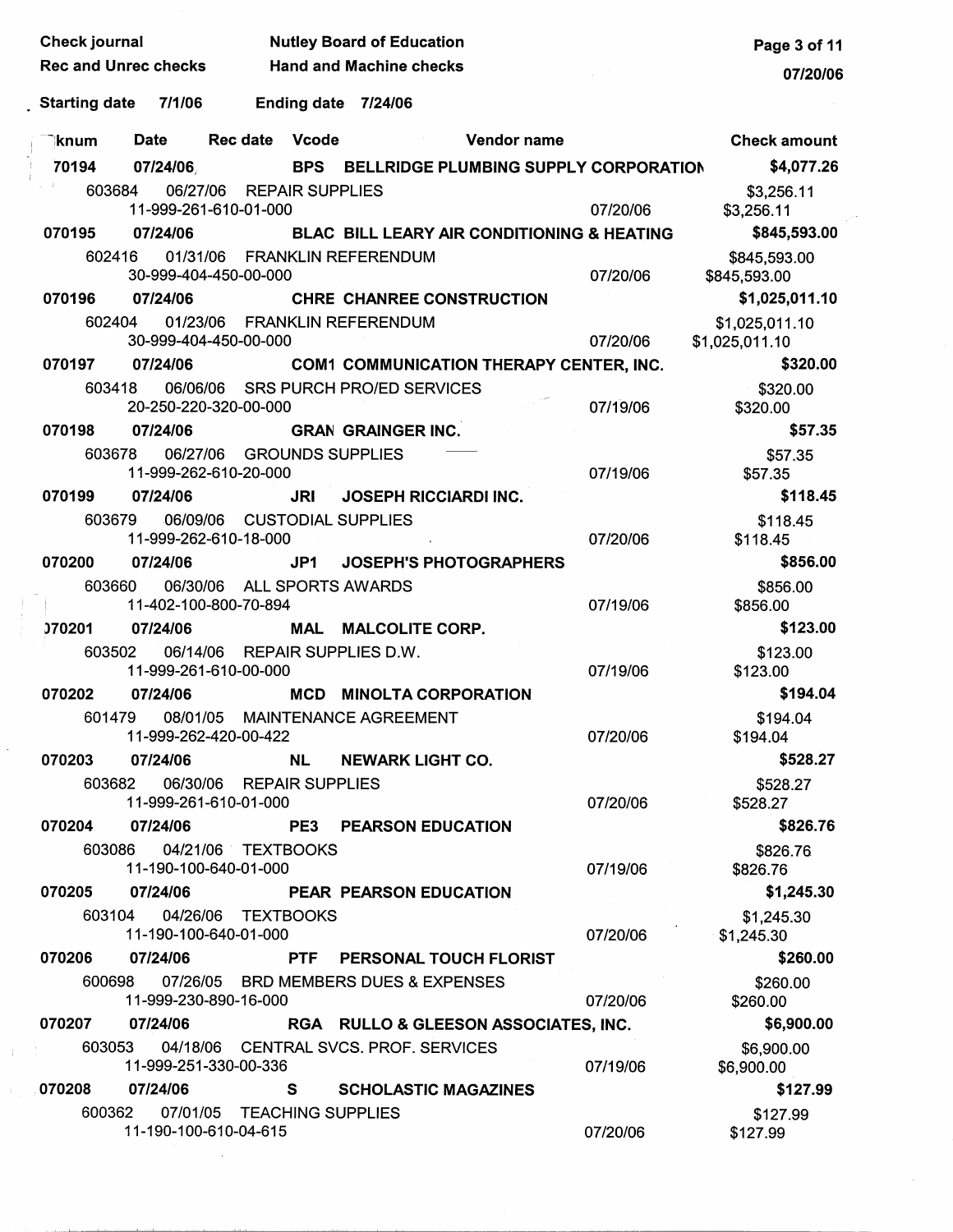| <b>Check journal</b>        |             | <b>Nutley Board of Education</b>                                           | Page 4 of 11 |                                                              |                                            |                      |                                        |
|-----------------------------|-------------|----------------------------------------------------------------------------|--------------|--------------------------------------------------------------|--------------------------------------------|----------------------|----------------------------------------|
| <b>Rec and Unrec checks</b> |             |                                                                            |              | <b>Hand and Machine checks</b>                               |                                            |                      | 07/20/06                               |
| <b>Starting date</b>        | 7/1/06      |                                                                            |              | Ending date 7/24/06                                          |                                            |                      |                                        |
| <b>Cknum</b>                | <b>Date</b> | Rec date Vcode                                                             |              |                                                              | Vendor name                                |                      | <b>Check amount</b>                    |
| 070209                      | 07/24/06    |                                                                            |              | <b>SPSC SPARTA STEEL CORPORATION</b>                         |                                            |                      | \$184,676.99                           |
| 602653                      |             | 30-999-404-450-00-000                                                      |              | 02/24/06 FRANKLIN REFERENDUM                                 |                                            | 07/20/06             | \$184,676.99<br>\$184,676.99           |
| 070210                      | 07/24/06    |                                                                            | SI5          | <b>STEWART INDUSTRIES</b>                                    |                                            |                      | \$328.00                               |
| 603462                      |             | 06/09/06 SUPPLIES<br>11-999-240-600-01-616                                 |              |                                                              |                                            | 07/19/06             | \$328.00<br>\$328.00                   |
| 070211                      | 07/24/06    |                                                                            | TTE.         | <b>TRI-TECH ENGINEERING</b>                                  |                                            |                      | \$25,667.00                            |
| 600528                      |             | 30-999-404-390-00-337                                                      |              | 07/01/05 CONST. MGM. SERVICES                                |                                            | 07/20/06             | \$25,667.00<br>\$25,667.00             |
| 070212                      | 07/24/06    |                                                                            |              | TVEC TRU-VAL ELECTRIC CORP.                                  |                                            |                      | \$218,835.85                           |
| 602414                      | 01/31/06    | 30-999-404-450-00-000                                                      |              | <b>FRANKLIN REFERENDUM</b>                                   |                                            | 07/20/06             | \$218,835.85<br>\$218,835.85           |
| 070213                      | 07/24/06    |                                                                            |              |                                                              | UMDN UMDNJ-UNIVERSITY BEHAVIORAL HEALTHCAR |                      | \$4,900.00                             |
| 600726                      |             | 11-999-100-562-00-000                                                      |              | 09/01/05 TUITION-NJ DISTRICTS-SPECIAL                        |                                            | 07/19/06             | \$4,900.00<br>\$4,900.00               |
| 070214                      | 07/24/06    |                                                                            | <b>VB</b>    | <b>VIOLA BROTHERS INC</b>                                    |                                            |                      | \$281.75                               |
| 603683                      | 06/29/06    | <b>REPAIR SUPPLIES</b>                                                     |              |                                                              |                                            |                      | \$59.89                                |
|                             |             | 11-999-261-610-01-000<br>11-999-261-610-03-000                             |              |                                                              |                                            | 07/20/06<br>07/20/06 | \$43.96<br>\$15.93                     |
| 603689                      |             | 06/19/06 REPAIR SUPPLIES<br>11-999-261-610-01-000<br>11-999-261-610-02-000 |              |                                                              |                                            | 07/20/06<br>07/20/06 | \$221.86<br>\$126.26<br>\$95.60        |
| 070215                      | 07/24/06    |                                                                            |              | AGL1 AGL INHILATION THERAPY CO.                              |                                            |                      | \$39.50                                |
| 700482                      |             | 07/13/06 HEALTH SUPPLIES<br>11-999-213-600-00-610                          |              |                                                              |                                            | 07/19/06             | \$39.50<br>\$39.50                     |
| 070216                      | 07/24/06    |                                                                            | AS6          | <b>ALLEGRO SCHOOL</b>                                        |                                            |                      | \$42,000.00                            |
|                             |             | 20-250-100-566-00-000                                                      |              | 700062 07/01/06 TUITION NJ [PRIV HANDICAP                    |                                            | 07/10/06             | \$42,000.00<br>\$42,000.00             |
| 070217                      | 07/24/06    |                                                                            |              | AC0 APPLE COMPUTER, INC.                                     |                                            |                      | \$13.95                                |
| 700356                      |             | 11-999-261-610-00-000                                                      |              | 07/03/06 REPAIR SUPPLIES-DISTRICT WIDE                       |                                            | 07/10/06             | \$13.95<br>\$13.95                     |
| 070218                      | 07/24/06    |                                                                            |              | <b>BSCC BELLEVILLE SUPPLY CO., INC.</b>                      |                                            |                      | \$54.90                                |
| 700357                      |             | 11-999-261-610-00-000                                                      |              | 07/03/06 REPAIR SUPPLIES-DISTRCT WIDE                        |                                            | 07/10/06             | \$54.90<br>\$54.90                     |
| 070219                      | 07/24/06    |                                                                            | <b>BPS</b>   |                                                              | BELLRIDGE PLUMBING SUPPLY CORPORATION      |                      | \$19.41                                |
| 700344                      |             | 07/03/06 REPAIR SUPPLIES<br>11-999-261-610-01-000                          |              |                                                              |                                            | 07/18/06             | \$19.41<br>\$19.41                     |
| 070220                      | 07/24/06    |                                                                            |              | <b>BSS4 BELL'S SECURITY SALES</b>                            |                                            |                      | \$384.80                               |
| 700351                      |             | 07/01/06 REPAIR SUPPLIES<br>11-999-261-610-01-000                          |              |                                                              |                                            | 07/18/06             | \$384.80<br>\$384.80                   |
| 070221                      | 07/24/06    |                                                                            |              | <b>BSI2 BENECARD SERVICES, INC.</b>                          |                                            |                      | \$12,388.10                            |
| 700414                      |             | 11-999-291-270-00-293<br>50-910-310-290-00-293                             |              | 07/06/06 PRESCRIPTION BENEFITS<br><b>JULY</b><br><b>JULY</b> |                                            | 07/18/06<br>07/18/06 | \$12,388.10<br>\$11,925.27<br>\$462.83 |

 $\begin{array}{c} \begin{array}{c} \alpha \\ \vdots \\ \alpha \end{array} \\ \begin{array}{c} \alpha \\ \vdots \\ \alpha \end{array} \\ \begin{array}{c} \alpha \\ \vdots \\ \alpha \end{array} \\ \begin{array}{c} \alpha \\ \vdots \\ \alpha \end{array} \end{array}$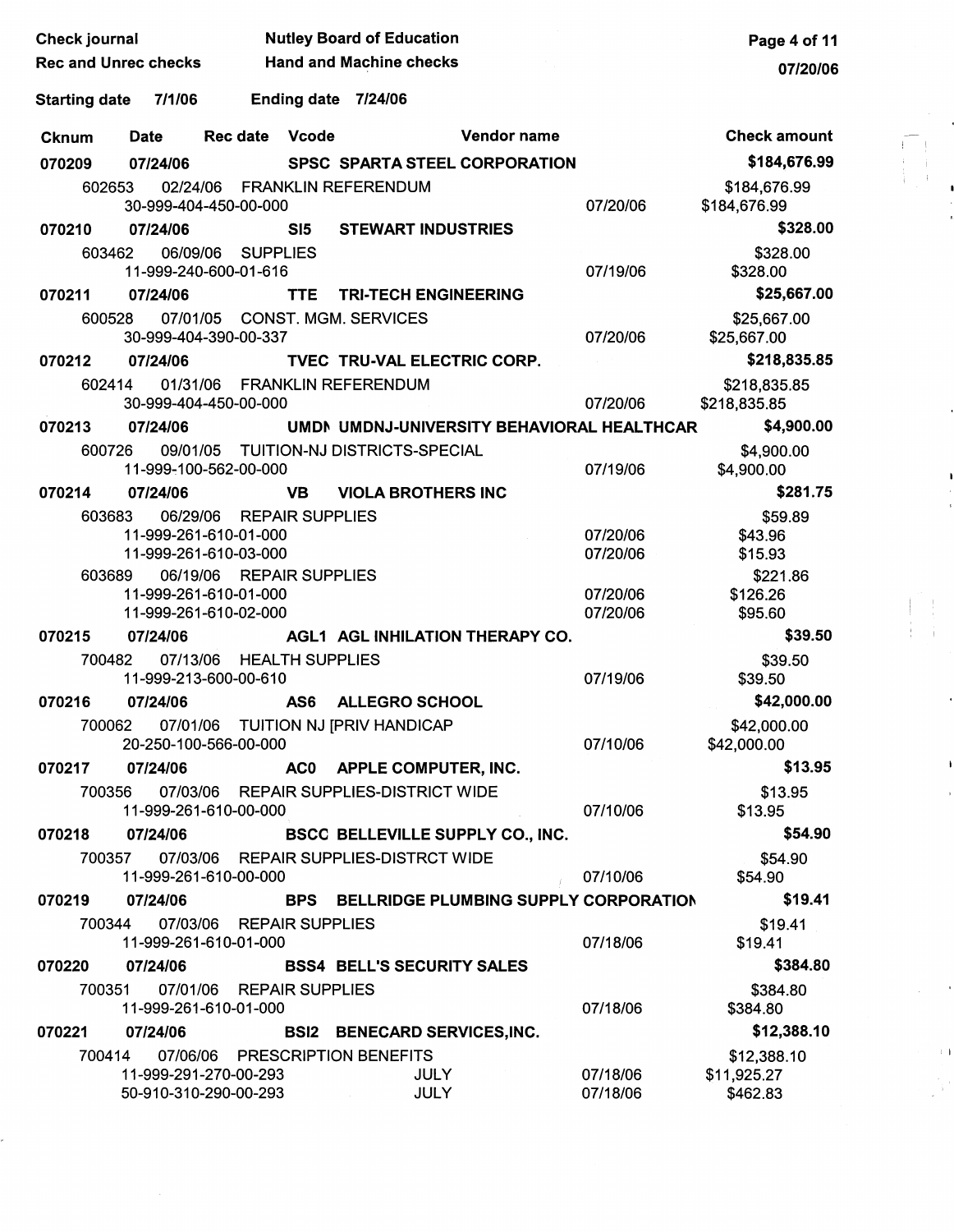| <b>Check journal</b>                                                 | <b>Nutley Board of Education</b>      |                                                    | Page 5 of 11                           |
|----------------------------------------------------------------------|---------------------------------------|----------------------------------------------------|----------------------------------------|
| <b>Rec and Unrec checks</b>                                          | <b>Hand and Machine checks</b>        |                                                    | 07/20/06                               |
| 7/1/06<br>。Starting date                                             | Ending date 7/24/06                   |                                                    |                                        |
| Date<br>knum                                                         | Vcode<br><b>Rec date</b>              | Vendor name                                        | <b>Check amount</b>                    |
| 70222<br>07/24/06                                                    |                                       | <b>BCSS BERGEN COUNTY SPECIAL SERVICES</b>         | \$306.00                               |
| 700473<br>11-999-216-320-29-000                                      | 07/13/06 SRS PURCH PRO/ED SERVI CECS  | 07/19/06                                           | \$306.00<br>\$306.00                   |
| 07/24/06<br>070223                                                   |                                       | SC10 CAMMARATA, MD; SANDRA                         | \$400.00                               |
| 700420<br>11-999-213-300-00-000                                      | 07/06/06 HEALTH PURCH PRO SERVICES    | 07/19/06                                           | \$400.00<br>\$400.00                   |
| 070224<br>07/24/06                                                   | <b>CGI</b>                            | <b>CDW GOVERNMENT, INC.</b>                        | \$1,836.45                             |
| 700223 07/03/06<br>11-190-100-610-15-615                             | <b>INK ORDER</b>                      | 07/10/06                                           | \$1,836.45<br>\$1,836.45               |
| 07/24/06<br>070225                                                   | CP1                                   | <b>CEREBRAL PALSY ASSOC MIDDLESEX COUNTY</b>       | \$6,517.00                             |
| 700067<br>07/01/06<br>20-250-100-566-00-000                          | TUITIION NJ PRIV HANDICAP             | 07/10/06                                           | \$6,517.00<br>\$6,517.00               |
| 07/24/06<br>070226                                                   |                                       | LEAS COMMERCE COMMERCIAL LEASING, LLC              | \$37,893.62                            |
| 07/03/06<br>700237<br>11-999-270-443-00-000                          | LEASE PURCHASE AGREEMENT              | 07/18/06                                           | \$16,940.00<br>\$16,940.00             |
| 07/03/06<br>700238<br>11-999-262-590-07-440                          | LEASE PURCHASE AGREEMENT              | 07/19/06                                           | \$20,953.62<br>\$20,953.62             |
| 07/24/06<br>070227                                                   |                                       | <b>COM1 COMMUNICATION THERAPY CENTER, INC.</b>     | \$160.00                               |
| 07/06/06<br>700422<br>11-999-216-320-29-000                          | PURCH PROF EVALUATION                 | 07/19/06                                           | \$160.00<br>\$160.00                   |
| 07/24/06<br>070228                                                   | <b>COMPNET, INC</b><br><b>CNI</b>     |                                                    | \$2,625.00                             |
| 700004<br>11-999-221-390-10-000                                      | 07/03/06 SP SRV PURCH PRO-TEC SERVICE | 07/18/06                                           | \$2,625.00<br>\$2,625.00               |
| 07/24/06<br>070229                                                   | <b>CSI</b>                            | <b>COMPUTER SOLUTIONS INC</b>                      | \$16,272.72                            |
| 700020<br>07/03/06<br>11-999-262-420-00-422                          | SOFTWARE SUPPORT                      | 07/10/06                                           | \$16,272.72<br>\$16,272.72             |
| 07/24/06<br>070230                                                   |                                       | COR CORNERSTONE DAY SCHOOL, LLC                    | \$9,749.85                             |
| 700070<br>11-999-100-566-00-000                                      | 07/01/06 TUITION NJ PRIV HANDICAP     | 07/10/06                                           | \$9,749.85<br>\$9,749.85               |
| 07/24/06<br>070231                                                   |                                       | DLLF DE LAGE LANDEN FINANCIAL SERVICES             | \$198.00                               |
| 700161<br>11-999-240-500-04-440                                      | 07/01/06 LEASE AGREEMENT              | 07/13/06                                           | \$99.00<br>\$99.00                     |
| 700304<br>11-999-240-500-07-440                                      | 07/01/06 LEASE AGREEMENT              | 07/10/06                                           | \$99.00<br>\$99.00                     |
| 070232<br>07/24/06                                                   | DEDE DELTA DENTAL                     |                                                    | \$20,990.83                            |
| 700409<br>07/06/06<br>11-999-291-270-00-292<br>50-910-310-290-00-292 | <b>DENTAL BENEFITS</b>                | 07/18/06<br><b>JULY</b><br><b>JULY</b><br>07/18/06 | \$20,990.83<br>\$20,434.83<br>\$556.00 |
| 07/24/06<br>070233                                                   | <b>DSI</b>                            | DERON SCHOOL OF NJ INC                             | \$6,359.70                             |
| 700071<br>20-250-100-566-00-000                                      | 07/01/06 TUITION NJ PRIV HANDICAP     | 07/10/06                                           | \$6,359.70<br>\$6,359.70               |
| 070234<br>07/24/06                                                   |                                       | <b>ECLC ECLC OF NEW JERSEY</b>                     | \$3,386.00                             |
| 700072<br>11-999-100-566-00-000                                      | 07/01/06 TUITION NJ PRIV HANDICAP     | 07/13/06                                           | \$3,386.00<br>\$3,386.00               |

 $\mathfrak{f}$ 

 $\pm$ 

 $\hat{\mathbf{r}}$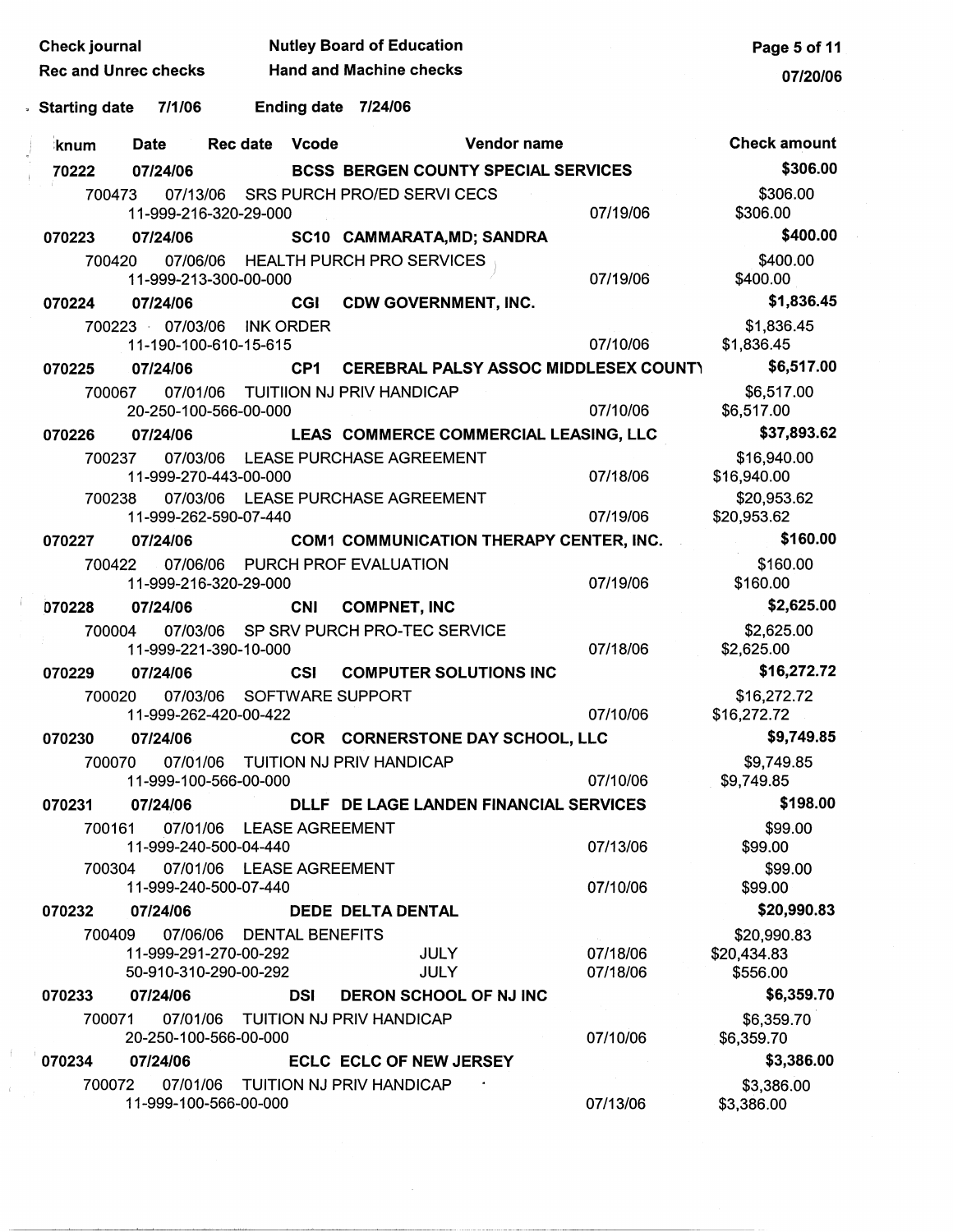| <b>Check journal</b>        |             |                                                    |                                | <b>Nutley Board of Education</b>                      |                                                   | Page 6 of 11           |       |
|-----------------------------|-------------|----------------------------------------------------|--------------------------------|-------------------------------------------------------|---------------------------------------------------|------------------------|-------|
| <b>Rec and Unrec checks</b> |             |                                                    | <b>Hand and Machine checks</b> |                                                       | 07/20/06                                          |                        |       |
| Starting date 7/1/06        |             |                                                    |                                | Ending date 7/24/06                                   |                                                   |                        |       |
| <b>Cknum</b>                | <b>Date</b> | Rec date Vcode                                     |                                | $\mathcal{L}_{\rm{max}}$ and $\mathcal{L}_{\rm{max}}$ | Vendor name                                       | <b>Check amount</b>    |       |
| 070235                      | 07/24/06    |                                                    |                                |                                                       | <b>ECSB ESSEX COUNTY SCHOOL BOARDS ASSOCIATIC</b> | \$200.00               |       |
| 700507                      |             |                                                    |                                | 07/05/06 BOE MEMBERSHIP DUES & FEES                   |                                                   | \$200.00               |       |
|                             |             | 11-999-230-895-16-000                              |                                |                                                       | 07/19/06                                          | \$200.00               |       |
| 070236                      | 07/24/06    |                                                    |                                | <b>ECSC ESSEX COUNTY STEERING COMMITTEE</b>           |                                                   | \$250.00               |       |
| 700191                      |             |                                                    |                                | 07/03/06 SPEC. SVCS. MISC. EXPENSES                   |                                                   | \$250.00               |       |
|                             |             | 11-999-221-800-10-891                              |                                |                                                       | 07/18/06                                          | \$250.00               |       |
| 070237                      | 07/24/06    |                                                    |                                | CPC1 FIRST CEREBRAL PALSY OF NJ                       |                                                   | \$800.00               |       |
| 700448                      |             |                                                    |                                | 07/10/06 SRS PURCH PRO/ED SERVICES                    |                                                   | \$800.00               |       |
|                             |             | 11-999-216-320-29-000                              |                                |                                                       | 07/19/06                                          | \$800.00               |       |
| 070238                      | 07/24/06    |                                                    |                                | FCC FRANKLIN CENTRAL COMMUNICATIONS                   |                                                   | \$1,900.00             |       |
| 700355                      |             |                                                    |                                | 07/03/06 MAINTENANCE C/S - FRANKLIN                   |                                                   | \$1,900.00             |       |
|                             |             | 11-999-261-420-02-423                              |                                |                                                       | 07/13/06                                          | \$1,900.00             |       |
| 070239                      | 07/24/06    |                                                    |                                | <b>GLB GANN LAW BOOKS</b>                             |                                                   | \$71.00                |       |
| 700174                      |             |                                                    |                                | 07/03/06 SUBSCRIPTION EXPENSE                         |                                                   | \$71.00                |       |
|                             |             | 11-999-221-600-10-616                              |                                |                                                       | 07/10/06                                          | \$71.00                |       |
| 070240                      | 07/24/06    |                                                    |                                | JG3 GAROFALO; JOSEPH                                  |                                                   | \$85.00                |       |
| 700411                      |             | 11-999-270-890-10-000                              |                                | 07/06/06 FINGERPRINTING (CDL)                         | 07/10/06                                          | \$85.00<br>\$85.00     |       |
| 070241                      | 07/24/06    |                                                    |                                | <b>GEC4 GE CAPITAL</b>                                |                                                   | \$2,672.80             |       |
| 700093                      |             | 07/01/06 LEASE AGREEMENT                           |                                |                                                       |                                                   | \$159.80               |       |
|                             |             | 11-999-230-500-17-440                              |                                |                                                       | 07/13/06                                          | \$159.80               |       |
| 700203                      |             | 07/01/06 LEASE AGREEMENT                           |                                |                                                       |                                                   | \$435.00               |       |
|                             |             | 11-999-240-500-07-440                              |                                |                                                       | 07/18/06                                          | \$435.00               |       |
| 700204                      |             | 07/01/06 LEASE AGREEMENT                           |                                |                                                       |                                                   | \$928.00               |       |
|                             |             | 11-999-218-500-00-440                              |                                |                                                       | 07/18/06                                          | \$464.00               |       |
| 700205                      |             | 11-999-240-500-01-440<br>07/01/06 LEASE AGREEMENT  |                                |                                                       | 07/18/06                                          | \$464.00<br>\$512.50   |       |
|                             |             | 11-999-251-500-00-440                              |                                |                                                       | 07/18/06                                          | \$512.50               |       |
| 700206                      |             | 07/01/06 LEASE AGREEMENT                           |                                |                                                       |                                                   | \$512.50               |       |
|                             |             | 11-999-251-500-00-440                              |                                |                                                       | 07/18/06                                          | \$512.50               |       |
| 700207                      |             | 07/01/06 LEASE AGREEMENT                           |                                |                                                       |                                                   | \$125.00               |       |
|                             |             | 11-999-240-500-05-440                              |                                |                                                       | 07/18/06                                          | \$125.00               |       |
| 070242                      | 07/24/06    |                                                    |                                | <b>GRAN GRAINGER INC.</b>                             |                                                   | \$1,043.56             |       |
|                             |             | 11-999-261-610-01-000                              |                                | 700361 07/03/06 REPAIR SUPPLIES - HIGH SCHOOL         | 07/18/06                                          | \$1,043.56<br>\$170.26 |       |
|                             |             | 11-999-261-610-02-000                              |                                |                                                       | 07/18/06                                          | \$873.30               |       |
| 070243                      | 07/24/06    |                                                    |                                | HRD H.R. DIRECT                                       |                                                   | \$133.12               |       |
| 700196                      |             |                                                    |                                | 07/01/06 ACADEMIC CALENDARS                           |                                                   | \$133.12               |       |
|                             |             | 11-999-221-600-10-616                              |                                |                                                       | 07/18/06                                          | \$133.12               |       |
| 070244                      | 07/24/06    |                                                    |                                | <b>HAED HARVARD EDUCATION LETTER</b>                  |                                                   | \$65.00                |       |
| 700053                      |             |                                                    |                                | 07/03/06 SUPT OFFICE SUPPLIES                         |                                                   | \$65.00                |       |
|                             |             | 11-999-230-600-17-616                              |                                |                                                       | 07/18/06                                          | \$65.00                |       |
| 070245                      | 07/24/06    |                                                    | HCI                            | <b>HIGHSMITH, INC.</b>                                |                                                   | \$709.67               |       |
| 790222                      |             | 07/01/06 Library Supplies                          |                                |                                                       |                                                   | \$247.13               | $\pm$ |
|                             |             | 11-999-222-600-01-614                              |                                |                                                       | 07/10/06                                          | \$247.13               |       |
| 790223                      |             | 07/01/06 Library Supplies<br>11-999-222-600-06-614 |                                |                                                       | 07/10/06                                          | \$236.11<br>\$236.11   |       |
|                             |             |                                                    |                                |                                                       |                                                   |                        |       |
|                             |             |                                                    |                                |                                                       |                                                   |                        |       |
|                             |             |                                                    |                                |                                                       |                                                   |                        |       |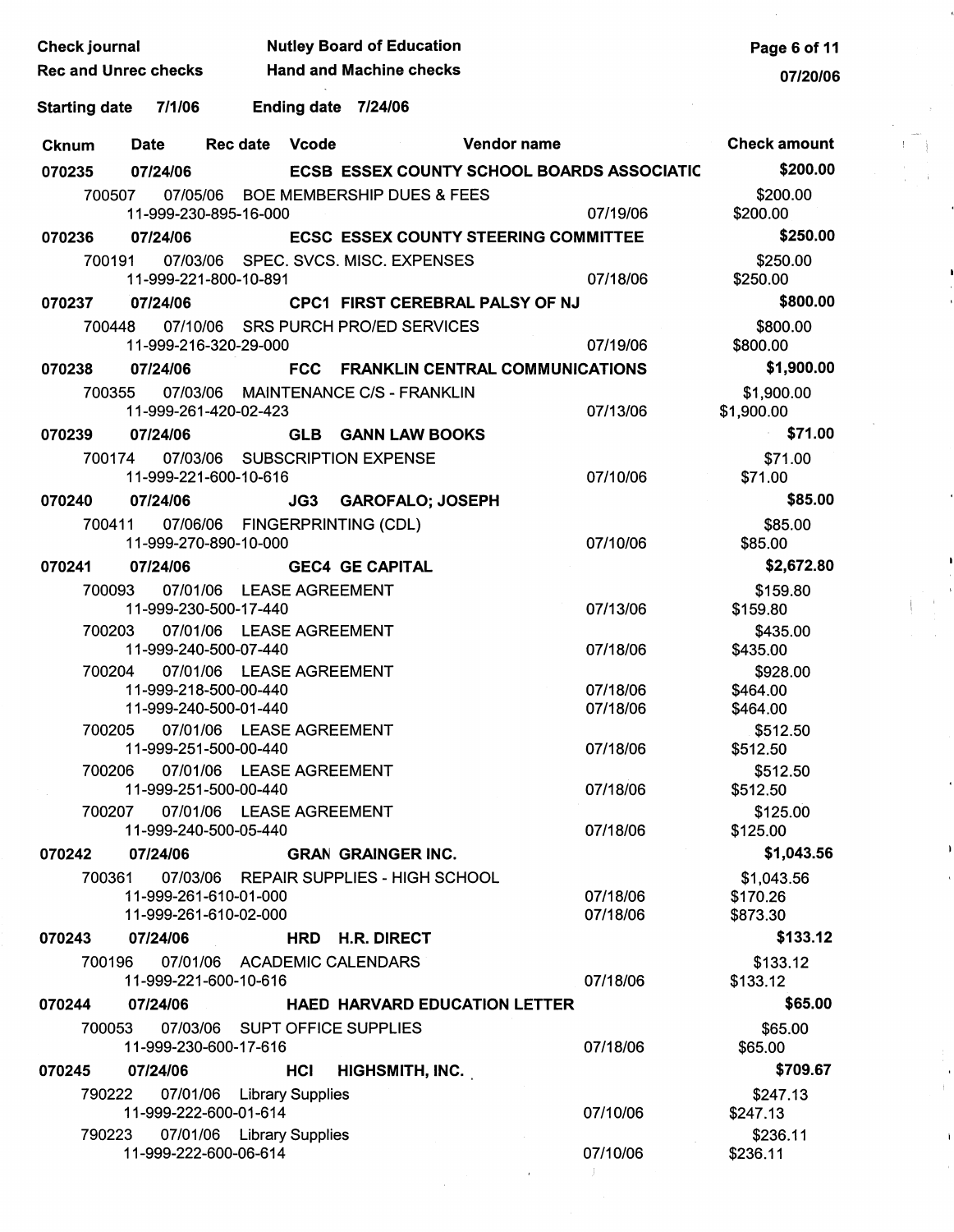| Check journal               |             |                                                       |                        | <b>Nutley Board of Education</b>             |                      | Page 7 of 11                    |
|-----------------------------|-------------|-------------------------------------------------------|------------------------|----------------------------------------------|----------------------|---------------------------------|
| <b>Rec and Unrec checks</b> |             |                                                       |                        | <b>Hand and Machine checks</b>               |                      | 07/20/06                        |
| ゜Starting date              | 7/1/06      |                                                       |                        | Ending date 7/24/06                          |                      |                                 |
| ∶knum                       | <b>Date</b> | <b>Rec date</b>                                       | Vcode                  | <b>Vendor name</b>                           |                      | <b>Check amount</b>             |
| 70245                       | 07/24/06    |                                                       | HCI                    | <b>HIGHSMITH, INC.</b>                       |                      | \$709.67                        |
| 790224                      |             | 07/01/06 Library Supplies<br>11-999-222-600-07-614    |                        |                                              | 07/10/06             | \$226.43<br>\$226.43            |
| 070246                      | 07/24/06    |                                                       |                        | <b>HDC HOME DEPOT CREDIT SERVICES</b>        |                      | \$71.88                         |
| 700358                      |             | 11-999-261-610-02-000                                 |                        | 07/03/06 REPAIR SUPPLIES-FRANKLIN            | 07/10/06             | \$71.88<br>\$71.88              |
| 070247                      | 07/24/06    |                                                       | <b>PIT</b>             | <b>IMAGISTICS INTERNATIONAL INC.</b>         |                      | \$61.60                         |
| 700208                      |             | 11-999-262-420-00-422                                 |                        | 07/01/06 MAINTENANCE AGREEMENT               | 07/18/06             | \$61.60<br>\$61.60              |
| 070248                      | 07/24/06    |                                                       |                        | INSF INSTITUTE FOR EDUCATIONAL ACHIEVEMENT   |                      | \$5,408.00                      |
| 700077                      |             | 20-250-100-566-00-000                                 |                        | 07/01/06 TUITION NJ PRIV HANDICAP            | 07/10/06             | \$5,408.00<br>\$5,408.00        |
| 070249                      | 07/24/06    |                                                       | <b>IHS</b>             | <b>INTERNATIONAL HEALTHCARE SERVICES</b>     |                      | \$172.73                        |
| 700412                      | 07/06/06    | 11-999-291-270-00-292                                 |                        | <b>DENTAL BENEFITS</b><br><b>JULY</b>        | 07/18/06             | \$172.73<br>\$172.73            |
| 070250                      | 07/24/06    |                                                       | JIS1                   | <b>JIST PUBLISHING</b>                       |                      | \$80.09                         |
| 700009                      |             | 07/03/06 REFERENCE BOOKS<br>11-999-218-600-00-616     |                        |                                              | 07/18/06             | \$80.09<br>\$80.09              |
| 070251                      | 07/24/06    |                                                       |                        | JOTS JOHNNY ON THE SPOT                      |                      | \$125.43                        |
| 700134                      |             | 07/03/06 RENT-A-JOHN<br>11-999-270-593-31-000         |                        |                                              | 07/13/06             | \$125.43<br>\$125.43            |
| 070252                      | 07/24/06    |                                                       | JRI                    | <b>JOSEPH RICCIARDI INC.</b>                 |                      | \$92.95                         |
| 700349                      |             | 07/03/06 CUSTODIAL SUPPLIES<br>11-999-262-610-18-000  |                        |                                              | 07/19/06             | \$92.95<br>\$92.95              |
| 070253                      | 07/24/06    |                                                       |                        | <b>NEBE KDDSIII - NEW BEGINNINGS</b>         |                      | \$32,074.80                     |
| 700081                      |             | 11-999-100-566-00-000                                 |                        | 07/01/06 TUITION NJ PRIV HANDICAP            | 07/18/06             | \$32,074.80<br>\$32,074.80      |
| 070254                      | 07/24/06    |                                                       |                        | <b>LOWE LOWES</b>                            |                      | \$1,040.42                      |
| 700352                      | 07/01/06    | 11-999-261-610-02-000                                 |                        | <b>REPAIR SUPPLIES - FRANKLIN</b>            | 07/18/06             | \$1,040.42<br>\$1,040.42        |
| 070255                      | 07/24/06    |                                                       |                        | MAJ MAJESTIC LOCK COMPANY                    |                      | \$61.58                         |
| 700359                      |             | 07/03/06<br>11-999-261-610-06-000                     |                        | <b>REPAIR SUPPLIES-WASHINGTON</b>            | 07/10/06             | \$61.58<br>\$61.58              |
| 070256                      | 07/24/06    |                                                       |                        | NJSA N.J.ASSOCIATION OF SCHOOL ADMINISTRATOR |                      | \$1,580.00                      |
| 700054                      |             | 07/03/06<br>11-999-230-890-17-000                     |                        | SUPT OFFICE MISC EXPENSES                    | 07/13/06             | \$1,580.00<br>\$1,580.00        |
| 070257                      | 07/24/06    |                                                       |                        | NJLA NEW JERSEY LANGUAGE ARTS                |                      | \$25.00                         |
| 700195                      |             | 07/03/06<br>11-999-230-890-17-000                     |                        | SUPT. OFFICE MISC. EXPENSES                  | 07/10/06             | \$25.00<br>\$25.00              |
| 070258                      | 07/24/06    |                                                       | <b>NL</b>              | <b>NEWARK LIGHT CO.</b>                      |                      | \$422.91                        |
| 700350                      | 07/03/06    | 11-999-261-610-04-000<br>11-999-261-610-05-000        | <b>REPAIR SUPPLIES</b> |                                              | 07/18/06<br>07/18/06 | \$422.91<br>\$329.91<br>\$93.00 |
| 070259                      | 07/24/06    |                                                       |                        | NJIH NJ INTERSCHOLASTIC HOCKEY LEAGUE        |                      | \$1,088.00                      |
| 700061                      |             | 07/03/06 ICE HOCKEY MISC EXP<br>11-402-100-800-92-891 |                        |                                              | 07/18/06             | \$1,088.00<br>\$1,088.00        |

 $\begin{array}{c} 1 \\ 1 \\ 1 \\ 1 \end{array}$ 

 $\bar{1}$ 

 $\mathcal{L}_{\text{max}}$ 

 $\overline{\phantom{a}}$ 

 $\hat{\boldsymbol{\theta}}$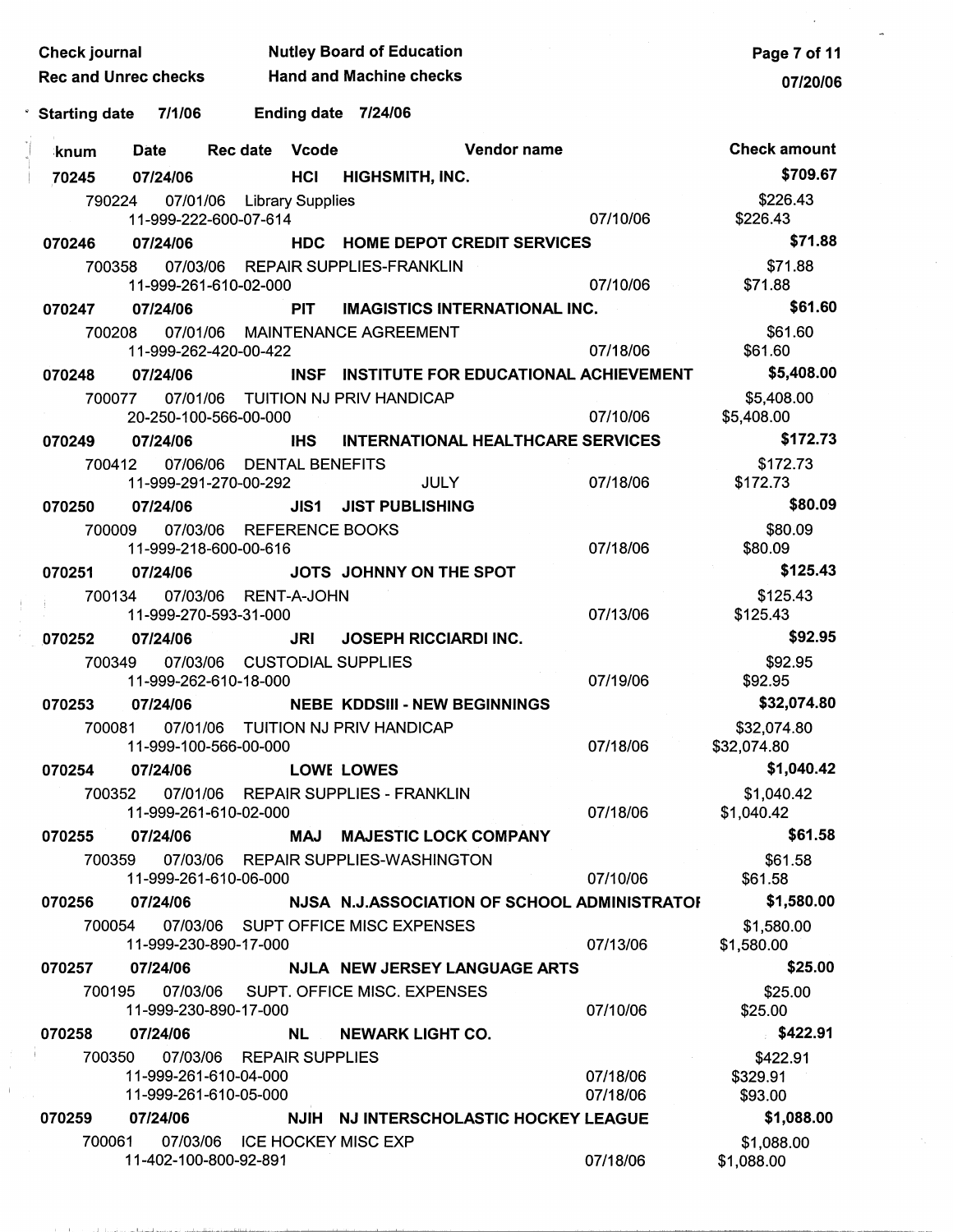| <b>Check journal</b>           |                                                            | <b>Nutley Board of Education</b>         |                      | Page 8 of 11               |
|--------------------------------|------------------------------------------------------------|------------------------------------------|----------------------|----------------------------|
| <b>Rec and Unrec checks</b>    |                                                            | <b>Example 3 Hand and Machine checks</b> |                      | 07/20/06                   |
| <b>Starting date</b><br>7/1/06 | <b>Ending date</b>                                         | 7/24/06                                  |                      |                            |
| Date<br><b>Cknum</b>           | Rec date Vcode                                             | Vendor name                              |                      | <b>Check amount</b>        |
| 07/24/06<br>070260             |                                                            | NJST NJ SUPERINTENDENT'S STUDY COUNCIL   |                      | \$350.00                   |
| 700407                         |                                                            | 07/06/06 SUPT, OFFICE MISC, EXPENSES     |                      | \$350.00                   |
|                                | 11-999-230-890-17-000                                      |                                          | 07/19/06             | \$350.00                   |
| 070261<br>07/24/06             |                                                            | NJA8 NJAPIE                              |                      | \$150.00                   |
| 700253                         | 11-999-230-890-17-000                                      | 07/03/06 SUPT. OFFICE MISC. EXPENSES     | 07/18/06             | \$150.00<br>\$150.00       |
| 07/24/06<br>070262             |                                                            | <b>NJSB NJSBA</b>                        |                      | \$24,604.00                |
| 700110                         | 11-999-230-895-16-000                                      | 07/03/06 BOE MEMBERSHIP DUES & FEES      | 07/18/06             | \$24,604.00<br>\$24,604.00 |
| 07/24/06<br>070263             |                                                            | <b>NJSI NJSIAA</b>                       |                      | \$850.00                   |
| 700092                         | 07/03/06 ALL SPORTS MISC EXP<br>11-402-100-800-70-891      |                                          | 07/18/06             | \$850.00<br>\$850.00       |
| 07/24/06<br>070264             |                                                            | NNJI NNJIL                               |                      | \$4,800.00                 |
| 700216                         | 07/03/06 ALL SPORTS MISC EXP<br>11-402-100-800-70-891      |                                          | 07/10/06             | \$4,800.00<br>\$4,800.00   |
| 07/24/06<br>070265             | and the con-                                               | NJN1 NORTH JERSEY MEDIA GROUP INC.       |                      | \$246.20                   |
| 700459                         | 07/12/06<br>NON-DISCRIMINATION AD<br>11-999-251-592-00-000 |                                          | 07/18/06             | \$107.10<br>\$107.10       |
| 700460                         | 07/12/06 AFFIRMATIVE ACTION AD                             |                                          |                      | \$107.10                   |
|                                | 11-999-251-592-00-000                                      |                                          | 07/18/06             | \$107.10                   |
| 700506                         | 11-999-251-592-00-000                                      | 07/03/06 CENTRAL SVCS-LEGAL ADVERTISING  | 07/19/06             | \$32.00<br>\$32.00         |
| 070266<br>07/24/06             |                                                            | <b>CMHS NORTHWEST ESSEX COMMUNITY</b>    |                      | \$7,247.10                 |
| 700082                         | 07/01/06 TUITION NJ PRIV HANDICAP                          |                                          |                      | \$7,247.10                 |
|                                | 11-999-100-566-00-000                                      |                                          | 07/10/06             | \$7,247.10                 |
| 070267<br>07/24/06             | <b>PDI</b>                                                 | <b>NOVACOPY OF TEXAS LLC</b>             |                      | \$138.82                   |
| 700057                         | 07/01/06 MAINTENANCE AGREEMENT<br>11-999-262-420-00-422    |                                          | 07/13/06             | \$69.41<br>\$69.41         |
| 700242                         | 07/01/06 MAINTENANCE AGREEMENT                             |                                          |                      | \$69.41                    |
|                                | 11-999-262-420-00-422                                      |                                          | 07/13/06             | \$69.41                    |
| 07/24/06<br>070268             |                                                            | NHC NUTLEY HEATING & COOLING SUPPLY CO.  |                      | \$14.21                    |
| 700505                         |                                                            | 07/03/06 REPAIR SUPPLIES - HIGH SCHOOL   |                      | \$14.21                    |
|                                | 11-999-261-610-01-000                                      |                                          | 07/19/06             | \$14.21                    |
| 07/24/06<br>070269             |                                                            | <b>NKG NUTLEY KEY &amp; GLASS</b>        |                      | \$336.00                   |
| 700353                         | 11-999-261-610-06-000                                      | 07/03/06 REPAIR SUPPLIES - WASHINGTON    | 07/13/06             | \$302.00<br>\$302.00       |
| 700504                         | 07/03/06 CUSTODIAL SUPPLIES<br>11-999-262-610-18-000       |                                          | 07/19/06             | \$34.00<br>\$34.00         |
| 070270<br>07/24/06             |                                                            | OLD1 OLD NATIONAL                        |                      | \$1,810.00                 |
| 700209                         | 07/01/06 LEASE AGREEMENT                                   |                                          |                      | \$1,325.00                 |
|                                | 11-999-240-500-03-440<br>11-999-240-500-04-440             |                                          | 07/10/06<br>07/10/06 | \$441.66<br>\$441.67       |
|                                | 11-999-240-500-06-440                                      |                                          | 07/10/06             | \$441.67                   |
| 700303                         | 07/01/06 LEASE AGREEMENT<br>11-999-240-500-04-440          |                                          | 07/10/06             | \$485.00<br>\$485.00       |

 $\begin{aligned} \frac{1}{2} & = 1 \\ \frac{1}{2} & = \frac{1}{2} \\ \frac{1}{2} & = \frac{1}{2} \\ \frac{1}{2} & = \frac{1}{2} \\ \frac{1}{2} & = \frac{1}{2} \\ \frac{1}{2} & = \frac{1}{2} \\ \frac{1}{2} & = \frac{1}{2} \\ \frac{1}{2} & = \frac{1}{2} \\ \frac{1}{2} & = \frac{1}{2} \\ \frac{1}{2} & = \frac{1}{2} \\ \frac{1}{2} & = \frac{1}{2} \\ \frac{1}{2} & = \frac{1}{2} \\ \frac{1}{2} & = \frac{1}{2}$ 

 $\frac{1}{\sqrt{2}}\left( \frac{1}{2}\right) ^{2}$ 

 $\overline{\phantom{a}}$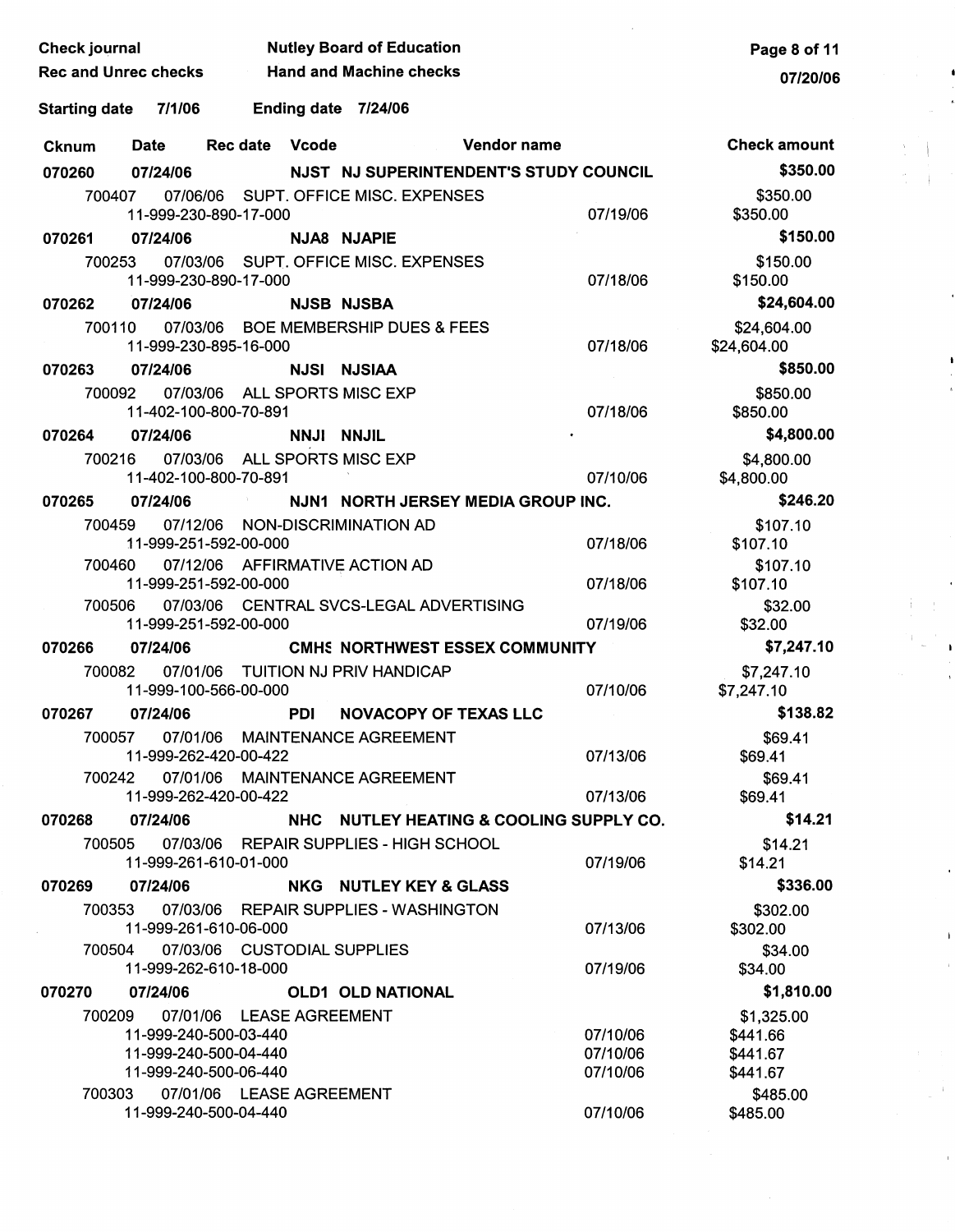| Check journal              |                             |                                                            |            | <b>Nutley Board of Education</b>        |                                         |          | Page 9 of 11               |
|----------------------------|-----------------------------|------------------------------------------------------------|------------|-----------------------------------------|-----------------------------------------|----------|----------------------------|
|                            | <b>Rec and Unrec checks</b> |                                                            |            | <b>Hand and Machine checks</b>          |                                         |          | 07/20/06                   |
| e,<br><b>Starting date</b> | 7/1/06                      |                                                            |            | Ending date 7/24/06                     |                                         |          |                            |
| ∶knum                      | <b>Date</b>                 | Rec date Vcode                                             |            |                                         | Vendor name                             |          | <b>Check amount</b>        |
| 70271                      | 07/24/06                    |                                                            |            | <b>OLD OLD NATIONAL BANK</b>            |                                         |          | \$17,454.31                |
| 700190                     |                             | 11-999-270-443-00-000                                      |            | 07/03/06 SCHOOL BUS LEASE AGREEMENT     |                                         | 07/18/06 | \$17,454.31<br>\$17,454.31 |
| 070272                     | 07/24/06                    |                                                            |            |                                         | PSI1 PANASONIC DOCUMENT IMAGING SYSTEMS |          | \$69.41                    |
| 700056                     |                             | 11-999-262-420-00-422                                      |            | 07/01/06 MAINTENANCE AGREEMENT          |                                         | 07/13/06 | \$69.41<br>\$69.41         |
| 070273                     | 07/24/06                    |                                                            |            |                                         | PLC2 PHOENIX LEARNING CENTER            |          | \$10,849.68                |
| 700083                     |                             | 20-250-100-566-00-000                                      |            | 07/01/06 TUITION NJ PRIV HANDICAP       |                                         | 07/10/06 | \$10,849.68<br>\$10,849.68 |
| 070274                     | 07/24/06                    |                                                            | <b>PB</b>  | PITNEY BOWES INC.                       |                                         |          | \$384.81                   |
|                            | 700307                      | 11-999-262-420-00-422                                      |            | 07/01/06 MAINTENANCE AGREEMENT          |                                         | 07/10/06 | \$384.81<br>\$384.81       |
| 070275                     | 07/24/06                    |                                                            | <b>PT</b>  | <b>PRINTING TECHNIQUES</b>              |                                         |          | \$475.00                   |
| 700443                     |                             | 07/01/06 OFFICE SUPPLIES<br>11-999-240-600-03-616          |            |                                         |                                         | 07/19/06 | \$475.00<br>\$475.00       |
| 070276                     | 07/24/06                    |                                                            |            | <b>QSPA QSP PARTNERS</b>                |                                         |          | \$150.41                   |
|                            | 700180                      | 07/03/06 GYM SUPPLIES<br>11-190-100-610-06-615             |            |                                         |                                         | 07/10/06 | \$150.41<br>\$150.41       |
| 070277                     | 07/24/06                    |                                                            |            |                                         | RBOE RIDGEFIELD BOARD OF EDUCATION      |          | \$83.00                    |
|                            | 700472                      | 11-999-216-320-29-000                                      |            | 07/13/06 SRS PURCH PRO/ED SERVICES      |                                         | 07/19/06 | \$83.00<br>\$83.00         |
| 070278                     | 07/24/06                    |                                                            |            |                                         | RGA RULLO & GLEESON ASSOCIATES, INC.    |          | \$250.00                   |
| 700498                     |                             | 07/03/06 PURCHASE SERVICE<br>11-999-262-590-00-000         |            |                                         |                                         | 07/19/06 | \$250.00<br>\$250.00       |
| 070279                     | 07/24/06                    |                                                            | <b>SAP</b> | <b>SALLY'S AUTO PARTS INC.</b>          |                                         |          | \$15.82                    |
|                            | 700354                      | 11-999-261-610-02-000                                      |            | 07/03/06 REPAIR SUPPLIES - FRANKLIN     |                                         | 07/19/06 | \$11.93<br>\$11.93         |
|                            | 700503                      | 07/06/06 GROUNDS SUPPLIES<br>11-999-262-610-20-000         |            |                                         |                                         | 07/19/06 | \$3.89<br>\$3.89           |
| 070280                     | 07/24/06                    |                                                            |            | SAC SAX ARTS & CRAFTS                   |                                         |          | \$2,237.96                 |
|                            |                             | 790178 07/01/06 Fine Art Supplies<br>11-190-100-610-03-615 |            |                                         |                                         | 07/13/06 | \$2,237.96<br>\$2,237.96   |
| 070281                     | 07/24/06                    |                                                            | <b>SKI</b> | <b>SCIENCE KIT, INC.</b>                |                                         |          | \$65.14                    |
|                            | 790257                      | 07/01/06 Science Supplies<br>11-190-100-610-02-615         |            |                                         |                                         | 07/18/06 | \$65.14<br>\$65.14         |
| 070282                     | 07/24/06                    |                                                            |            |                                         | SWT SOLID WASTE TECHNOLOGIES, INC.      |          | \$199.00                   |
|                            | 700193                      | 11-999-251-340-00-000                                      |            | 07/03/06 TECHNICAL SERVICES -HS & FRKLN |                                         | 07/18/06 | \$199.00<br>\$199.00       |
| 070283                     | 07/24/06                    |                                                            |            | <b>SPTI SPORTIME</b>                    |                                         |          | \$500.16                   |
| 790235                     |                             | 11-190-100-610-02-615                                      |            | 07/01/06 Physical Education Supplies    |                                         | 07/13/06 | \$281.55<br>\$281.55       |
| 790238                     |                             | 11-190-100-610-03-615                                      |            | 07/01/06 Physical Education Supplies    |                                         | 07/13/06 | \$218.61<br>\$218.61       |
| 070284                     | 07/24/06                    |                                                            | SI5        | <b>STEWART INDUSTRIES</b>               |                                         |          | \$198.00                   |
| 700160                     |                             | 11-999-262-420-00-422                                      |            | 07/01/06 MAINTENANCE AGREEMENT          |                                         | 07/18/06 | \$99.00<br>\$99.00         |

 $\bar{l}$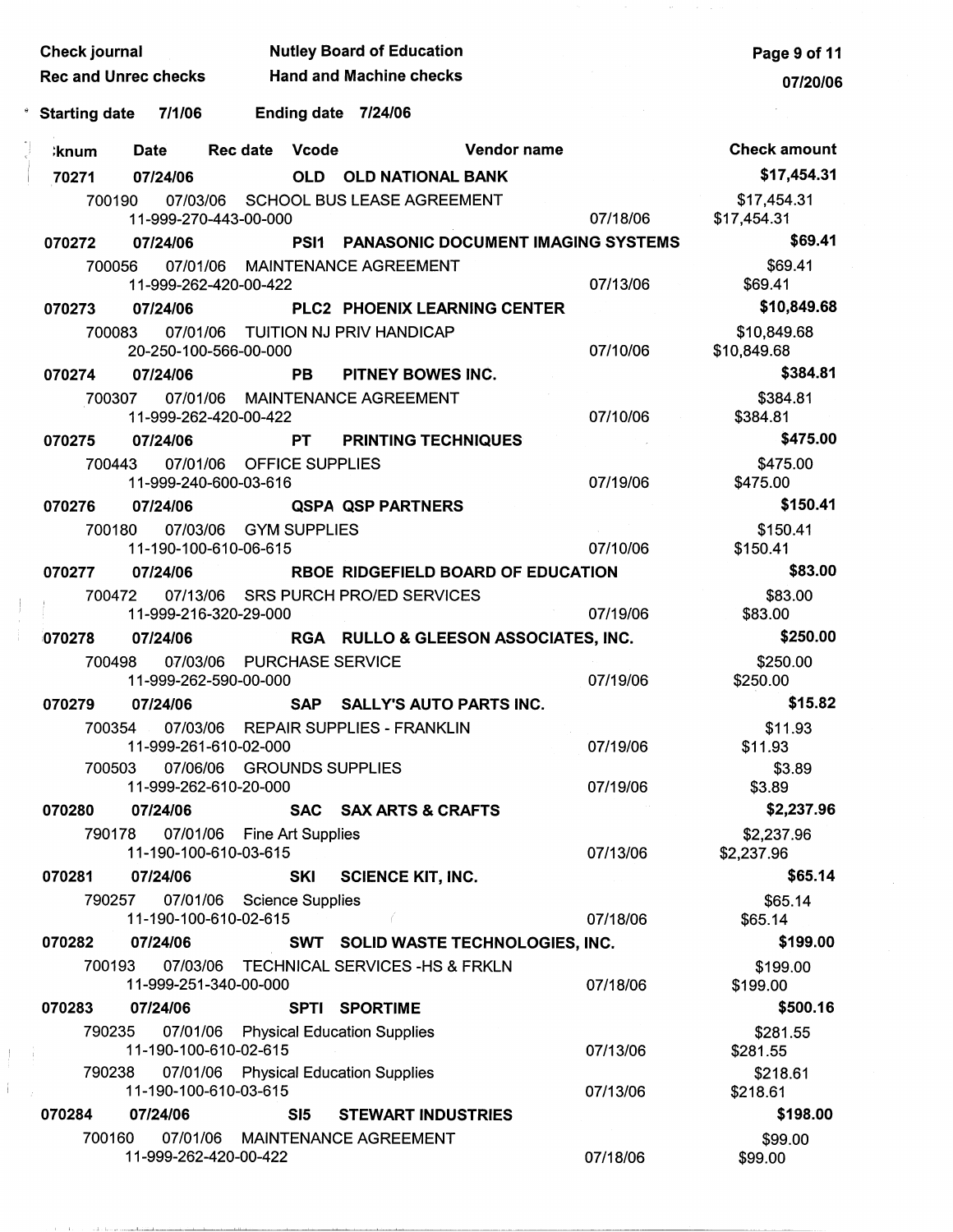| <b>Check journal</b>                                                 |                        | <b>Nutley Board of Education</b>               |                      | Page 10 of 11                 |
|----------------------------------------------------------------------|------------------------|------------------------------------------------|----------------------|-------------------------------|
| <b>Rec and Unrec checks</b>                                          |                        | <b>Hand and Machine checks</b>                 |                      | 07/20/06                      |
| 7/1/06<br><b>Starting date</b>                                       | Ending date 7/24/06    |                                                |                      |                               |
|                                                                      |                        |                                                |                      |                               |
| Date<br><b>Cknum</b>                                                 | Rec date Vcode         | Vendor name                                    |                      | <b>Check amount</b>           |
| 070284<br>07/24/06                                                   | SI5                    | <b>STEWART INDUSTRIES</b>                      |                      | \$198.00                      |
| 700301                                                               |                        | 07/01/06 MAINTENANCE AGREEMENT                 |                      | \$99.00                       |
| 11-999-262-420-00-422                                                |                        |                                                | 07/13/06             | \$99.00                       |
| 07/24/06<br>070285                                                   |                        | SEA STRAUSS ESMAY ASSOCIATES INC               |                      | \$2,535.00                    |
| 700189<br>11-999-230-340-16-000                                      |                        | 07/03/06 PURCHASED TECHNICAL SERVICES          | 07/18/06             | \$2,535.00<br>\$2,535.00      |
| 07/24/06<br>070286                                                   |                        | <b>SCRC SUSSEX COUNTY REGIONAL COOPERATIVE</b> |                      | \$650.76                      |
| 700421<br>55-990-320-500-00-512                                      |                        | 07/06/06 EXTENDED DAY FIELD TRIPS              | 07/10/06             | \$650.76<br>\$650.76          |
| 07/24/06<br>070287                                                   |                        | TRE6 TREASURER, STATE OF NEW JERSEY            |                      | \$170.00                      |
| 700192                                                               |                        | 07/03/06 CENTRAL SVCS. TECH. SERVICES          |                      | \$170.00                      |
| 11-999-251-340-00-000                                                |                        |                                                | 07/18/06             | \$170.00                      |
| 07/24/06<br>070288                                                   |                        | VBOE VERONA BOARD OF EDUCATION                 |                      | \$3,170.00                    |
| 07/01/06 IDEA BASIC TUITION<br>700073                                |                        |                                                |                      | \$3,170.00                    |
| 20-250-100-566-00-000                                                |                        |                                                | 07/18/06             | \$3,170.00                    |
| 07/24/06<br>070289                                                   | <b>VB</b>              | <b>VIOLA BROTHERS INC</b>                      |                      | \$935.30                      |
| 700346<br>07/03/06                                                   | <b>REPAIR SUPPLIES</b> |                                                |                      | \$935.30                      |
| 11-999-261-610-00-000                                                |                        |                                                | 07/13/06             | \$466.52                      |
| 11-999-261-610-01-000                                                |                        |                                                | 07/13/06             | \$156.73                      |
| 11-999-261-610-02-000                                                |                        |                                                | 07/13/06             | \$151.83                      |
| 11-999-261-610-03-000<br>11-999-261-610-05-000                       |                        |                                                | 07/13/06<br>07/13/06 | \$100.60                      |
| 11-999-261-610-06-000                                                |                        |                                                | 07/13/06             | \$45.55<br>\$14.07            |
| 07/24/06                                                             |                        |                                                |                      | \$270.00                      |
| 070290                                                               |                        | HOW/ WANG; HONG                                |                      |                               |
| 700471<br>11-999-100-566-00-000                                      |                        | 07/13/06 TUITION NJ PRIV HANDICAP              | 07/19/06             | \$270.00<br>\$270.00          |
| 07/24/06<br>070291                                                   |                        | <b>WTP1 WESTERN PEST SERVICES</b>              |                      | \$132.00                      |
| 07/05/06<br>700501<br>11-999-262-590-00-000                          |                        | TERMITE TREATMENT CONTRACT                     | 07/19/06             | \$132.00<br>\$132.00          |
| 07/24/06<br>070292                                                   |                        | <b>WS8 WINDSOR LEARNING CENTER</b>             |                      | \$14,068.80                   |
| 07/01/06<br>700084<br>20-250-100-566-00-000                          | NJ PRIV HANDICAP       |                                                | 07/12/06             | \$14,068.80<br>\$14,068.80    |
| 07/24/06<br>070293                                                   |                        | WCN WORRALL COMMUNITY NEWSPAPER INC            |                      | \$42.00                       |
| 700050<br>07/03/06<br>11-999-230-600-17-616<br>11-999-251-600-00-616 | NUTLEY JOURNAL         |                                                | 07/18/06<br>07/18/06 | \$42.00<br>\$21.00<br>\$21.00 |

 $\begin{array}{c} \begin{array}{c} \text{ } \\ \text{ } \\ \text{ } \\ \text{ } \\ \text{ } \end{array} \end{array}$ 

 $\begin{array}{c} \left( \begin{array}{c} 1 \\ 1 \end{array} \right) \\ \left( \begin{array}{c} 1 \\ 1 \end{array} \right) \\ \left( \begin{array}{c} 1 \\ 1 \end{array} \right) \end{array}$ 

j

 $\label{eq:2} \frac{1}{\sqrt{2}}\left(\frac{1}{\sqrt{2}}\right)^2\frac{1}{\sqrt{2}}\left(\frac{1}{\sqrt{2}}\right)^2.$